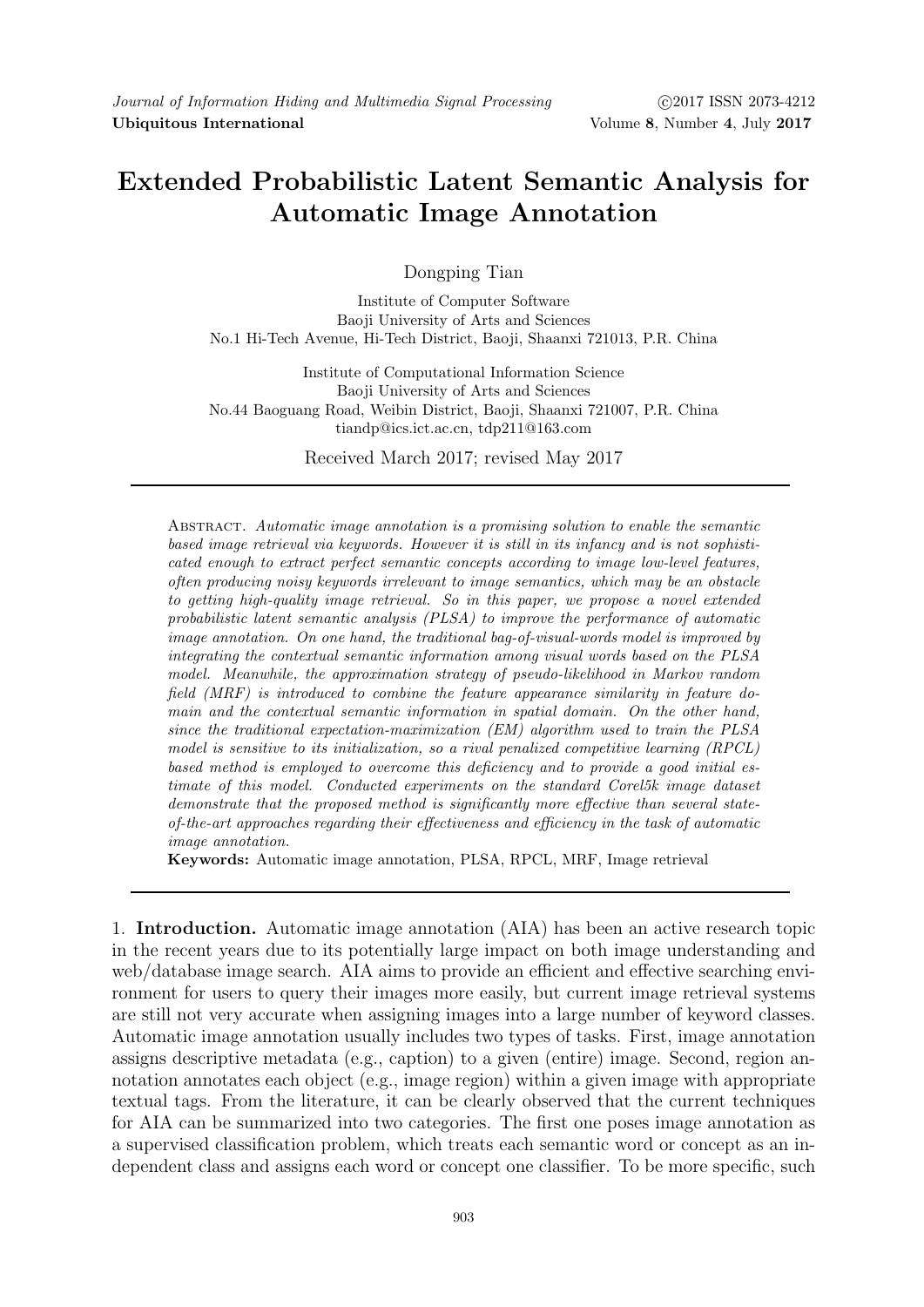kind of approaches predicts the annotations for a new image by computing the similarity at the visual level and propagating the corresponding words subsequently. Representative work includes the asymmetrical support vector machine based multiple-instance learning [1] and supervised formulation for semantic image annotation and retrieval [2], etc. In contrast, the second category treats the words and visual tokens in each image as equivalent features in different modalities. Followed by image annotation is formalized via modeling the joint distribution of visual and textual features on the training data and predicting the missing textual features for a new image. Representative research includes the translation model (TM) [3] which treated AIA as a process of translation from a set of blob tokens to a set of keywords, cross-media relevance model (CMRM) [4] by assuming the blobs and words were mutually independent given a specific image, continuous space relevance model (CRM) [5], multiple Bernoulli relevance model (MBRM) [6] and dual cross-media relevance model [7], etc. Particularly the latent aspect models such as probabilistic latent semantic analysis (PLSA) [8-9], latent Dirichlet allocation (LDA) [10-11] and correlated topic model (CTM) [12], etc. By comparison, the former approach is relatively direct and natural to be understood. However, its performance is limited with the increase of the number of the semantic concepts and explosive multimedia data on the web. On the other hand, the latter often requires large-scale parameters to be estimated and the accuracy is strongly affected by the quantity and quality of the training data available. This paper focuses on PLSA model to implement the task of AIA. More detailed reviews on PLSA will be summarized in the next section.

The rest of this paper is organized as follows. Section 2 summarizes the related work, particularly PLSA model applied in the field of image annotation and retrieval as well as the improvements of PLSA itself. Section 3 elaborates the proposed EPLSA from the aspects of the construction of the proposed bag-of-visual-words model and its parameter estimation. In Section 4, conducted experiments are reported and analyzed based on the Corel5k dataset. Finally, Section 5 presents some concluding remarks and future work.

2. **Related Work.** Probabilistic topic model (PTM) with hidden topic variables, originally developed for statistical text modeling of large document collections, has recently been an active topic of research for multimedia representation and annotation in both computer vision and pattern recognition. As a representative PTM, probabilistic latent semantic analysis has been widely applied in a variety of different image processing tasks, such as image annotation, image retrieval and image classification, etc. (1) **Image annotation.** PLSA-WORDS [9] allowed modeling of an image as a mixture of latent aspects that was defined by its text captions for which the conditional distributions over aspects were estimated only from the textual modality. In order to extract effective features to reflect the intrinsic content of images as complete as possible, Zhang et al.[13] put forward a multi-feature PLSA (MF-PLSA) to tackle the problem by combining low-level visual features for image region annotation in that it handled data from two different visual feature domains. In recent work of [14], Guo et al. constructed a supervised PLSA (S-PLSA) model to improve image segmentation by using the classification results together with an integrated framework based on PLSA and S-PLSA to accommodate segmentation and annotation procedures, etc. (2) **Image retrieval.** In [15], a multilayer PLSA was developed to eliminate the noisiest words generated by the vocabulary building process. In the meanwhile, a spatial weighting scheme was adopted to reflect the information about the spatial structure of the images. After that the authors built visual phrases from groups of visual words that were involved in strong association rules. In addition, the standard PLSA model was extended to higher order for image indexing by treating images, visual features and tags as three observable variables of an aspect model [16], whose purpose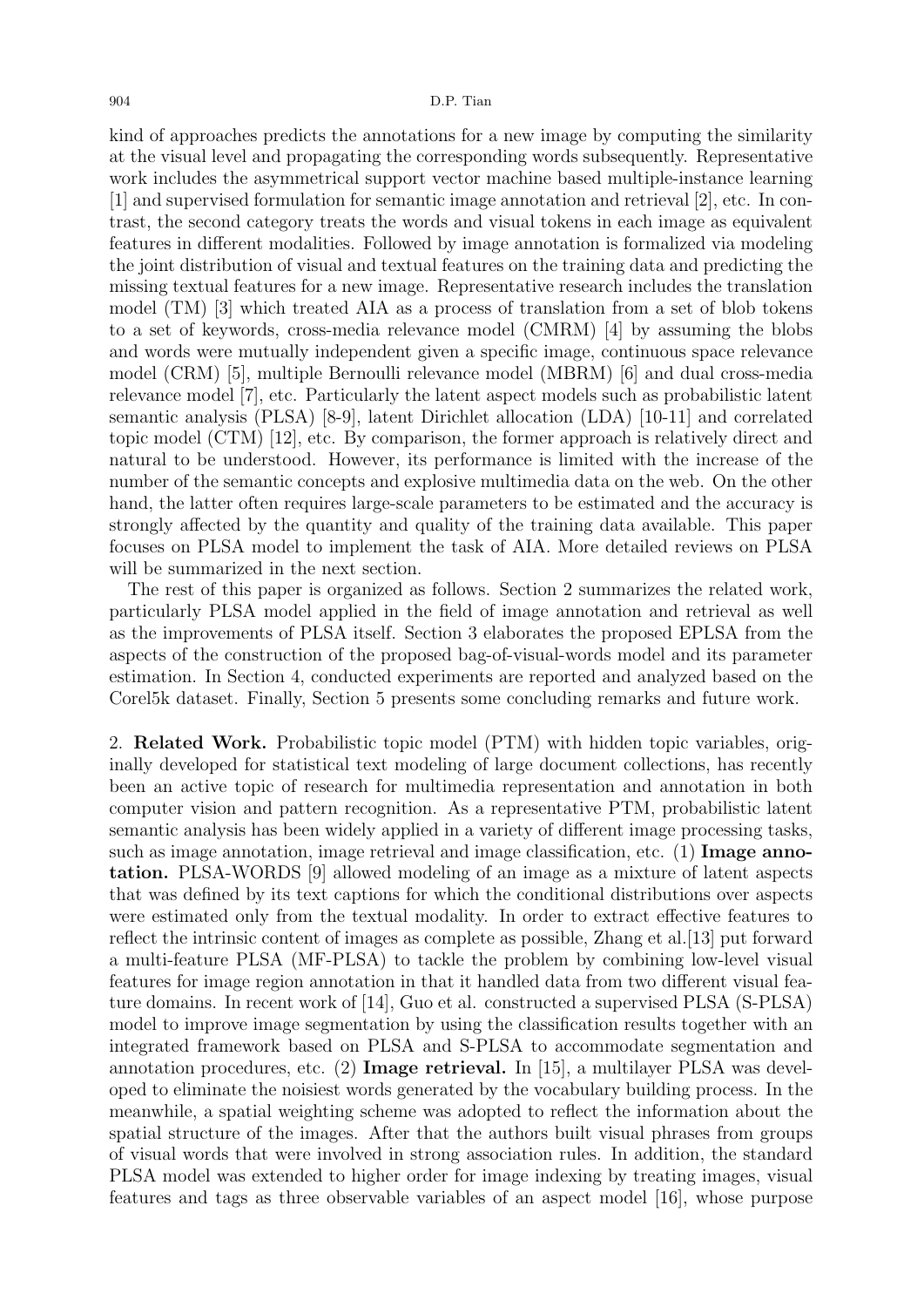was to learn a space of latent topics that incorporated the semantics of both visual and tag information. (3) **Image classification.** In the work of [17], Lu et al. put forward a rival penalized competitive learning based method to provide an initial estimate for PLSA model used in image categorization through directly maximizing the likelihood function based on the observed data. Subsequently a histogram was utilized to represent the spatial relationships between objects in [18], and then the PLSA was extended by considering the spatial relationships between topics (SR-PLSA) to model the image as the input for support vector machine to classify the scene. In addition, a co-regularized probabilistic

latent semantic analysis (Co-PLSA)[19] was proposed for multi-view clustering, etc.

Alternatively, as far as the PLSA model itself is concerned, it can be improved from the following four aspects. (1) **Initialization.** The performance of PLSA is strongly affected by the initialization of the model. Since the expectation maximization algorithm used to train the PLSA model is sensitive to its initialization. Hence a method for identifying a good initialization or alternatively a good trained model is very important. The early notable research leveraged latent semantic analysis to better initialize the parameters of a corresponding PLSA model [20], and the EM algorithm was then employed to further refine the initial estimate. Thereafter Rodner et al.[21] proposed to use an ensemble of PLSA models that were trained using random fractions of the training data for scene recognition. Besides, Lu et al.[17] exploited rival penalized competitive learning method to initialize the PLSA model, etc. (2) **Visual words.** In [22], PLSA was employed to region-based image classification and two soft vector quantization methods were proposed to tackle the small sample problem in visual vocabulary construction. Afterwards Wang et al.[23] proposed a method to build an effective visual vocabulary by using hierarchical Gaussian mixture model instead of traditional clustering methods, etc. (3) **Adding hidden layers.** In [24], the standard single-layer PLSA model was extended to multiple multimodal layers (MM-PLSA), which consisted of two leaf-PLSA (here from two different data modalities: image tags and visual image features) and a single top-level PLSA node merging the two leaf-PLSA. Besides, a correlated probabilistic latent semantic analysis model [25] was proposed by introducing a correlation layer between images and latent topics to incorporate the image correlations. (4) **Integrating with other models.** In [17], Lu et al. integrated PLSA with ensemble-based SVM for image categorization. The work by Zhuang et al.[26] combined PLSA with visual attention model to create AM-PLSA. However, this kind of algorithm just added a preprocessing to PLSA and did not change the essence of it. In addition, the PLSA was implemented for scene classification under the framework of multi-instance multi-label learning [27]. Followed by Ergul et al.[28] fused spatial pyramid matching (SPM) and probabilistic latent semantic analysis for scene classification. In the literature [29], an image annotation system was developed by integrating the PLSA model and canonical correlation analysis. A recent work by Cheng et al.[30] integrated the unsupervised PLSA model and *k*-nearest neighbor classifier for automatic landslide detection. In more recent work [9], a refining image annotation method was proposed by combining PLSA and random walk model, etc.

As briefly reviewed above, most of the PLSA related models can achieve encouraging performance and motivate us to explore image annotation with the help of their excellent experiences and knowledge. So in this paper, we present a novel extended PLSA for the task of automatic image annotation (abbreviated as EPLSA). On one side, the traditional bag-of-visual-words model is improved by fusing the contextual semantic information among visual words based on PLSA. At the same time, the approximation strategy of pseudo-likelihood in Markov random field is introduced to combine the feature appearance similarity in feature domain and the contextual information in spatial domain. On the other side, since the traditional EM used to train the PLSA model is sensitive to its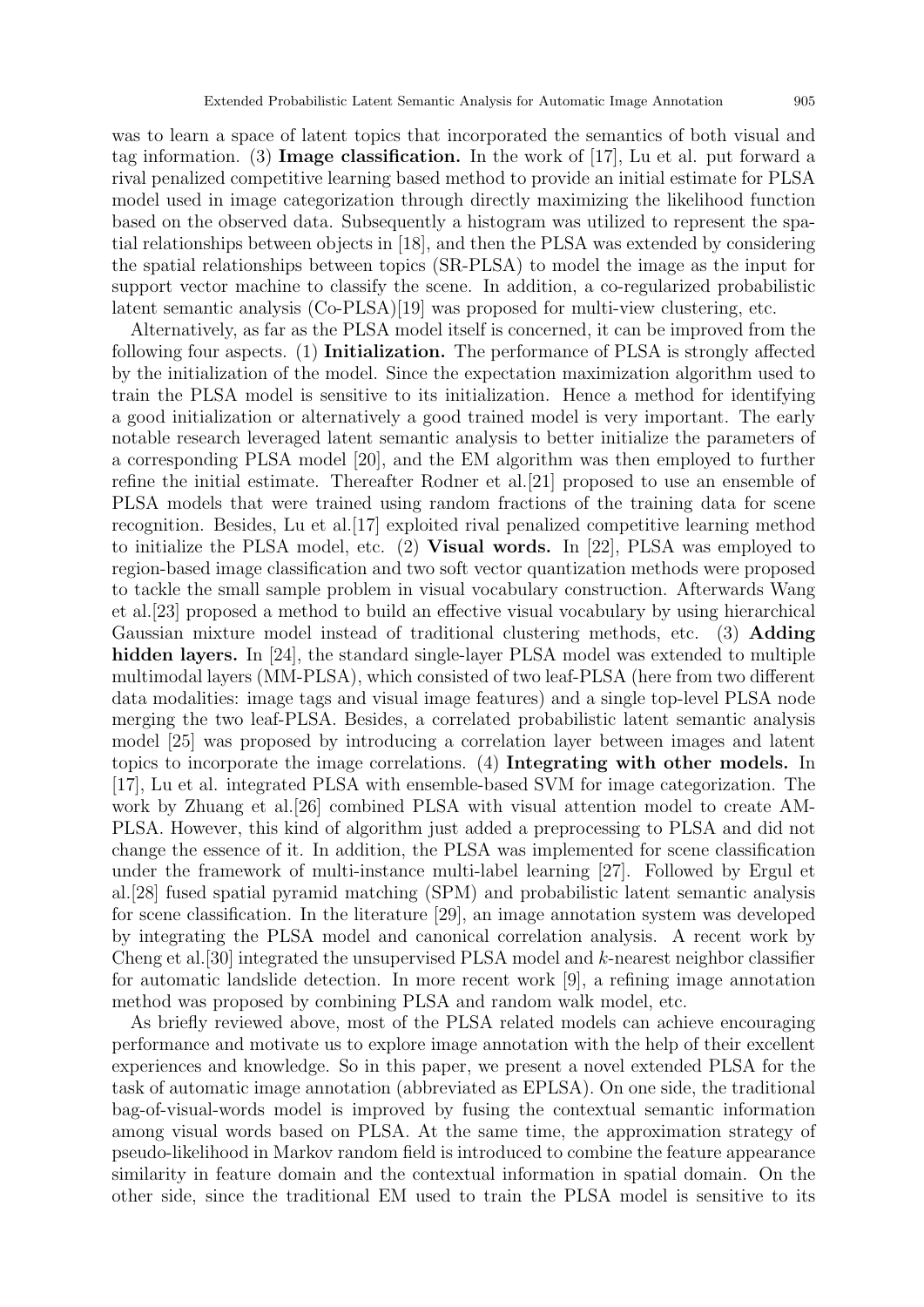initialization, a rival penalized competitive learning based method is leveraged to overcome this deficiency and to provide a good initial estimate of the EPLSA. Extensive experiments on the standard Corel5k dataset validate the effectiveness and efficiency of the proposed model.

3. **The Proposed EPLSA.** In this section, the proposed EPLSA will be elaborated from two aspects of the bag-of-visual-words (BoVW) model and the rival penalized competitive learning based method, respectively.

3.1. **BoVW model.** In the recent past, many PLSA models for automatic image annotation are limited by the scope of the representation. In particular, they failed to fully exploit the contextual information of images and words. Based on this recognition and motivated by the latest research [31], a novel bag-of-visual-words model is constructed by integrating the contextual semantic information among visual words based on the PLSA model. In the meanwhile, the approximation strategy of pseudo-likelihood in MRF is introduced to combine the feature appearance similarity in feature domain and the contextual semantic information in spatial domain. Fig. 1 illustrates the scheme of the built BoVW model. To be specific, each image is first divided into rectangular blocks in the feature domain, followed by the SIFT features of these image blocks are extracted, and the *k*-means algorithm is used to define visual words for image blocks, which is basically the same as the construction of the traditional bag-of-visual words model. It should be noted that, here, the Euclidean distance is utilized to measure the distance between the image blocks and visual words. On the other hand, as for the spatial correlation of image blocks, it can be estimated by the distribution of image blocks in image space. Note that both image blocks and their corresponding visual words serve as initial values of the model. Subsequently, according to Eq.(1), the contextual semantic co-occurrence relationship between the blocks and their surrounding visual words can be obtained based on the PLSA model. Finally, the Markov random field is employed to integrate the feature appearance similarity in feature domain and the contextual semantic information in spatial domain through its potential functions.

$$
P(w_i|w_{N(i)}) = \frac{exp(\beta \sum_{i \in N(i)} p(w_i, w_j))}{\sum_{w_i} exp(\beta \sum_{j \in N(i)} p(w_i, w_j))}
$$
(1)

where  $\beta$  is used to control the intensity of the neighborhood interaction,  $w_i$  denotes the image blocks. In addition, the distance function between image blocks and visual words is defined as below,

$$
d_m^2(x_i, w_k) = \frac{d^2(x_i, w_k)}{P_G(w_i = k|w_{N(i)})}
$$
\n(2)

where  $P_G(w_i = k|w_{N(i)})$  denotes the prior probability of  $x_i$  belonging to class  $k$  under the conditions of neighborhood class label  $w_{N(i)}$ .

**Up to this point, the complete procedure of the BoVW model can be succinctly described as follows.**

- S 1. input image blocks  $X = x_i$ , the maximum iteration number *T*, threshold  $\varepsilon$ , and the initial visual words  $W = w_u$ .
- S 2. calculate the contextual semantic co-occurrence probability  $P(w_i|w_{N(i)})$  of image blocks.
- S 3. update the distance of image block and visual word. Note that if *z<sup>i</sup>* denotes the corresponding visual words after image block *i* updated, then

$$
z_i = \underset{1 \le k \le M}{\operatorname{argmin}} d_m^2(x_i, w_k) \tag{3}
$$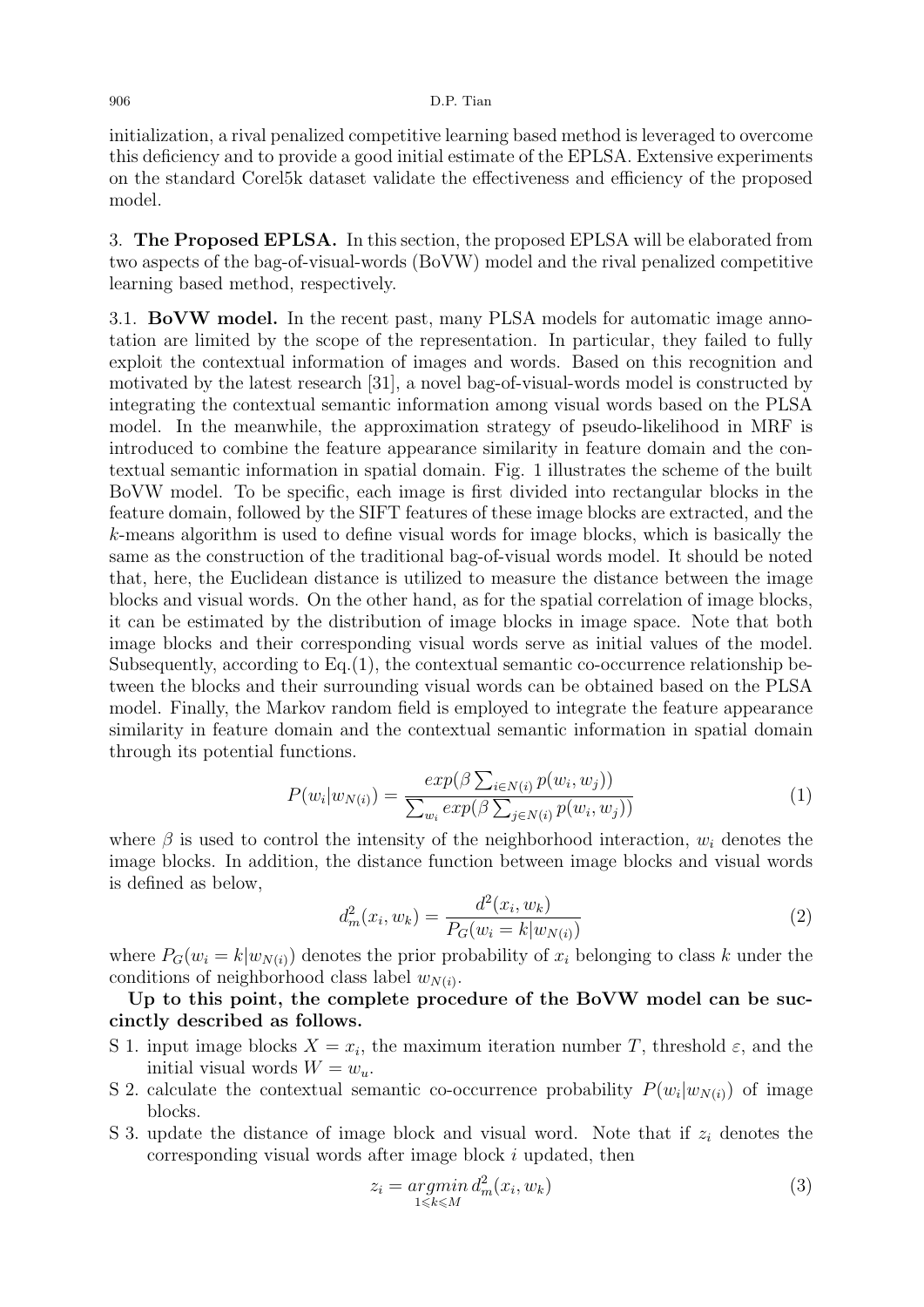

Figure 1. Scheme of the constructed BoVW model

It is also worth noting that  $N_i$  is set to 0 if  $z$  keeps invariant in two consecutive iterations, otherwise set to 1.

S 4. iterate S 3 until  $max_t ||N^{(t)} - N^{(t+1)}|| < \varepsilon$  or  $t > T$ , then the corresponding visual words of *x<sup>i</sup>* is,

$$
z_i = \underset{1 \le k \le M}{\operatorname{argmin}} d_m(x_i, w_k) \tag{4}
$$

else  $t = t + 1$ , turn to S 2.

3.2. **RPCL algorithm.** Probabilistic latent semantic analysis, in brief, is a statistical latent class model that introduces a hidden variable (latent aspect)  $z_k$  in the generative process of each element  $w_i$  in a document  $d_j$ . Given that the unobservable variable  $z_k$ , each occurrence  $w_i$  is independent of the document it belongs to, which corresponds to the following joint probability based on the Bayesian transformation rule.

$$
P(w_i, d_j) = \sum_{k=1}^{K} P(z_k) P(d_j | z_k) P(w_i | z_k)
$$
\n(5)

where  $P(z_k)$  is the probability of latent topic variable  $z_k$ ,  $P(d_j|z_k)$  and  $P(w_i|z_k)$  denote the probabilities of  $d_i$  and  $w_i$  occurring in  $z_k$ , respectively.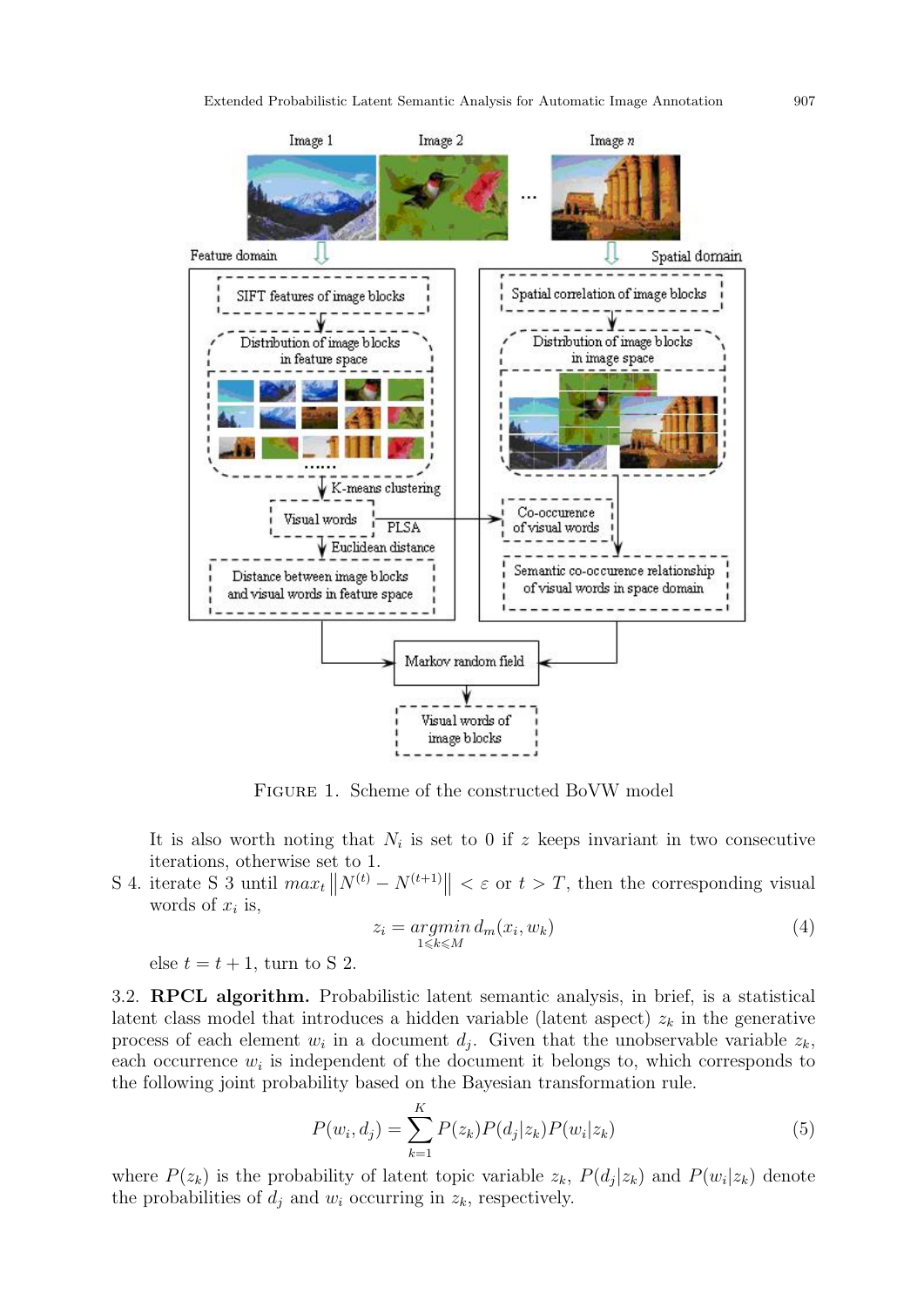In general, the expectation-maximization algorithm is applied to estimate the parameters of PLSA model through maximizing the log-likelihood function of the observed data. However, since the traditional EM algorithm is sensitive to the initialization, an important consideration for the PLSA model trained via EM is that its performance is strongly affected by the initialization of the model. Following the work [17,20], a rival penalized competitive learning based method is utilized to overcome this deficiency and to provide a good initial estimate of the PLSA model. The core idea behind RPCL is that for each observation, not only the winner cluster center is pulled toward the observation, but also the rival (second winner) one is pushed slightly away from it. Note that the following substitutions are considered to make sure that the model parameters  $P(z_k)$ ,  $P(d_j|z_k)$  and  $P(w_i|z_k)$  satisfy the probability constraint conditions (i.e., sum to 1) during parameter learning by the RPCL:

$$
P(z_k) = e^{\alpha_k} / \sum_{k'=1}^{K} e^{\alpha_{k'}} \tag{6}
$$

$$
P(w_i|z_k) = e^{\beta_{i|k}} / \sum_{i'=1}^{M} e^{\beta_{i'|k}}
$$
\n(7)

$$
P(d_j|z_k) = e^{\gamma_{j|k}} / \sum_{j'=1}^{N} e^{\gamma_{j'|k}} \tag{8}
$$

# **Based on the above description, the complete RPCL algorithm for initializing the PLSA model can be summarized as follows:**

- S 1. initialize the parameters  $\Theta = {\alpha_k, \beta_{i|k}, \gamma_{j|k}}_{k=1}^K$  randomly and set  $s = 0$  (*s* denotes the times of updating  $\Theta$  so far.
- S 2. randomly select an observation pair  $(w_i, d_j)$  with  $n(w_i, d_j) > 0$ , and find the winner topic  $z_{k_c}$  and the rival one  $z_{k_r}$ :

$$
k_c = \underset{k}{\operatorname{argmin}} \ f_k \, dis_k(w_i, d_j) \tag{9}
$$

$$
k_r = \underset{k \neq k_c}{\operatorname{argmin}} f_k \, dis_k(w_i, d_j) \tag{10}
$$

note that where  $f_k$  denotes the cumulative times of the cluster  $k$  being winner,  $dis_k(w_i, d_j) = -n(w_i, d_j) \times \log(P(z_k)P(w_i|z_k)P(d_j|z_k))$  denotes the distance between the observation pair  $(w_i, d_j)$  and a latent topic  $z_k$ .

S 3. update the model parameters  $\Theta$  only for the winner and rival topics:

$$
\Theta_{k_c}^{new} = \Theta_{k_c}^{old} - \eta_c \nabla_{\Theta_{k_c}} dis_{k_c}(w_i, d_j)
$$
\n(11)

$$
\Theta_{k_r}^{new} = \Theta_{k_r}^{old} + \eta_r \nabla_{\Theta_{k_r}} dis_{k_r}(w_i, d_j)
$$
\n(12)

where  $0 \leq \eta_c, \eta_r \leq 1$  are the learning rates for the winner and rival topics respectively,  $\nabla_{\Theta_k}$  denotes the derivative of  $dis_k(w_i, d_j)$ .

S 4. set  $s = s + 1$ . If  $s < T$ , go to S 2. Otherwise stop the algorithm. Note that T is a pre-defined maximum times of updating model parameters.

4. **Experimental Results and Analysis.** In this section, we will first introduce the experimental image dataset and some performance evaluation measures employed in this paper. Afterwards the results of image annotation are reported and analyzed in detail.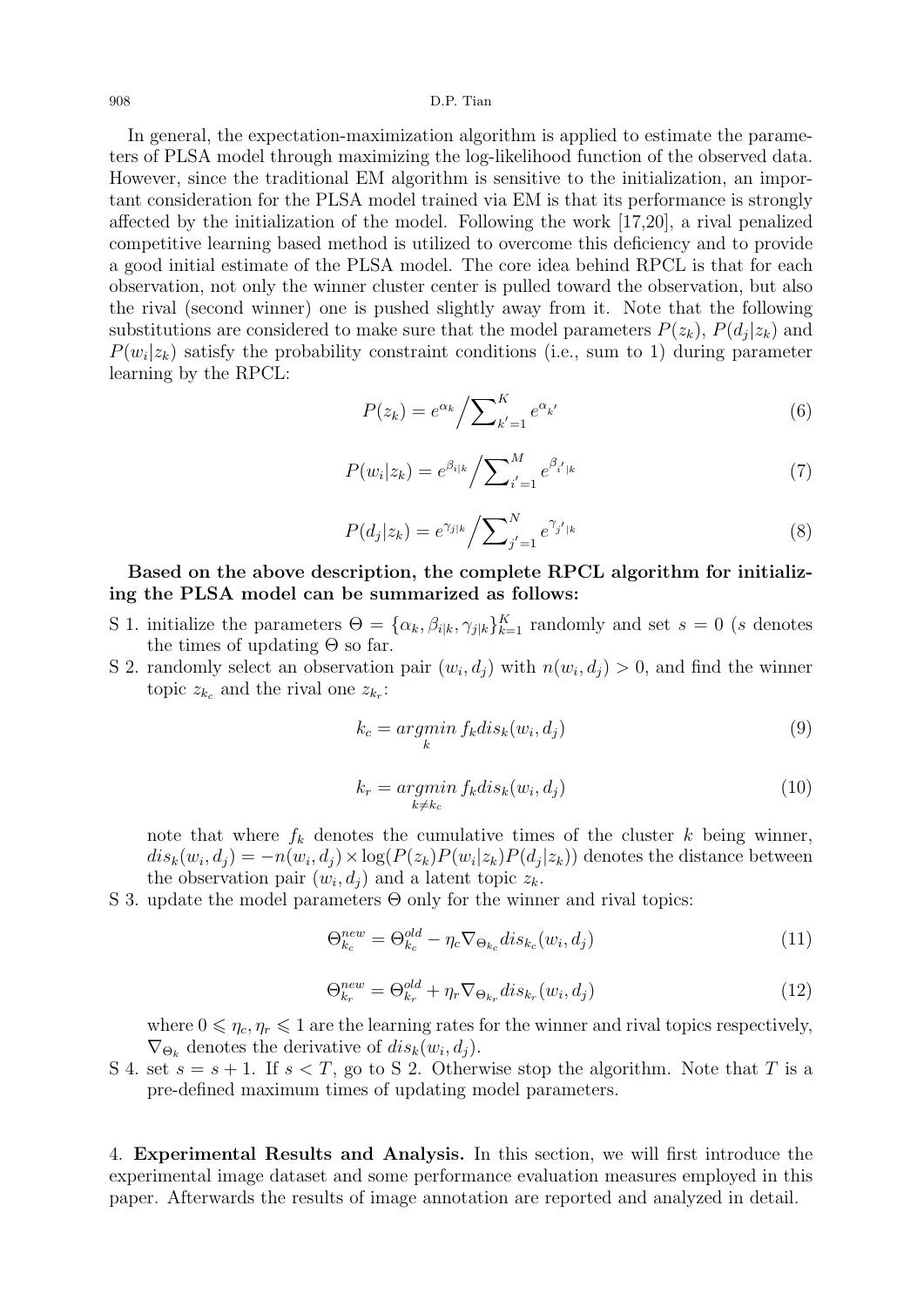4.1. **Dataset and evaluation measures.** To validate the performance of EPLSA model proposed in this paper, we test it on the Corel<sup>5k</sup> dataset<sup>1</sup>, which is extensively used as basic comparative data for recent research work in image annotation. Corel5k consists of 5*,* 000 images from 50 Corel Stock Photo CD's. Each CD contains 100 images with a certain theme (e.g. polar bears), of which 90 are designated to be in the training set and 10 in the test set, resulting in 4*,* 500 training images and a balanced 500-image test collection. Besides, for the sake of fair comparison, similar features to [6] are extracted. That is, the images are first simply divided into a set of 32 *×* 32-sized blocks, followed by a 36-dimensional feature vector is calculated for each block, consisting of 24 color features (auto-correlogram) computed over 8 quantized colors and 3 Manhattan Distances,12 texture features (Gabor filter) computed over 3 scales and 4 orientations. As a result, each block is represented as a 36-dimensional feature vector. Finally, each image is represented as a bag of features based on the BoVW constructed in this paper.

Without loss of generality, the most commonly used metrics precision and recall of every word in the test set are calculated and the mean of these values is applied to summarize the model performance. Similar to [7], for a given semantic word, recall=*B/C* and precision $=B/A$ , where A is the number of images automatically annotated with a given word in the top 5 returned word list, *B* is the number of images correctly annotated with that keyword in the top 5 returned word list, and *C* denotes the number of images having that word in the ground truth annotation. In addition, the top *n* precision and coverage rate can be formulated as follows to evaluate the performance of automatic image annotation, in which top *n* precision (denoted by  $top \, n \, p(n)$ ) evaluates the precision of top *n* ranked annotations for one image whereas top *n* coverage rate (denoted by  $top\_n_c(n)$ ) is defined as the percentage of images that are correctly annotated by at least one word among the first *n* ranked annotations.

$$
top.n.p(n) = \frac{1}{|T|} \sum_{i \in T} \frac{precision(i, n)}{n}
$$
\n(13)

$$
top\_n\_c(n) = \frac{1}{|T|} \sum_{i \in T} coverage(i, n)
$$
\n(14)

where  $precision(i, n)$  is the number of correct annotations in top *n* ranked annotations for image *i*, *T* is the test image set and *|T|* denotes its size. On the contrary, *coverage* $(i, n)$ judges whether image *i* contains correct annotations in the top *n* ranked ones. If at least one correct annotation of image *i* belongs to the top *n* ranked annotations, then *coverage* $(i, n)$  is set to 1, otherwise by 0.

4.2. **Results of automatic image annotation.** To show the effectiveness of our model EPLSA, we performed thorough experiments on the Corel5k dataset and compared it with several previous approaches [4,5,6,8,34]. Table 1 reports the experimental results based on two sets of words: the subset of 49 best words and the complete set of all 260 words that occur in the training set, in which 'Pre.' is mean precision, 'Rec.' is mean recall and 'Num.' denotes the number of words with non-zero recall values. From Table 1, it can be clearly observed that our model markedly outperforms all the others, especially the first two approaches. Meanwhile, it is also superior to PLSA-WORDS, PLSA-FUSION, CRMR and MBRM by the gains of 16, 12, 5 and 2 words with non-zero recall, 18%, 18%, 13% and 4% mean per-word recall together with 71%, 26%, 9% and 4% mean per-word precision on the set of 260 words, respectively. Similarly, our model can also achieve consistent good performance on the set of 49 best words. This validates the effectiveness

<sup>1</sup>http://vision.sista.arizona.edu/kobus/research/data/eccv 2002/index.html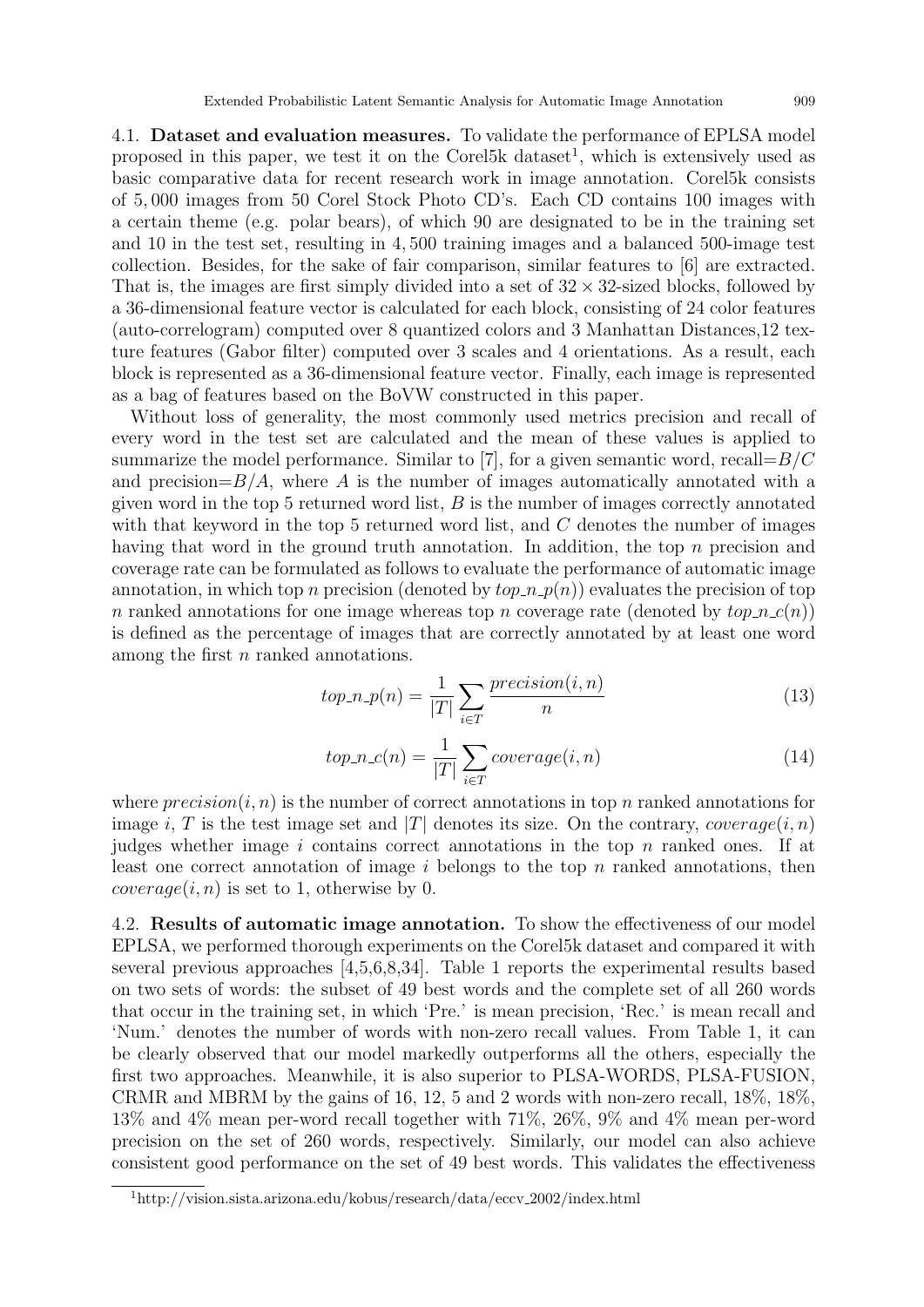of strategies to sufficiently exploit the contextual semantic information of visual words and employ the rival penalized competitive learning method to provide good initial estimate for the PLSA model. Note that CRMR listed in Table 1 denotes CRM with rectangular regions as input. More details on it can be gleaned from reference [6].

| Models                   | CMRM | CRM  | PLSA-WORDS | PLSA-FUSION | CRMR | <b>MBRM</b> | <b>EPLSA</b> |
|--------------------------|------|------|------------|-------------|------|-------------|--------------|
| Num.                     | 66   | 107  | 108        | 112         | 119  | 122         | 124          |
| Results on 49 best words |      |      |            |             |      |             |              |
| Rec.                     | 0.48 | 0.70 | 0.76       | 0.76        | 0.75 | 0.75        | 0.77         |
| Pre.                     | 0.40 | 0.59 | 0.58       | 0.65        | 0.72 | 0.73        | 0.74         |
| Results on all 260 words |      |      |            |             |      |             |              |
| Rec.                     | 0.09 | 0.19 | 0.22       | 0.22        | 0.23 | 0.25        | 0.26         |
| Pre.                     | 0.10 | 0.16 | 0.14       | 0.19        | 0.22 | 0.23        | 0.24         |

Table 1. Performance comparison on Corel5k dataset

In addition, we compare our model with several state-of-the-art image annotation methods based on the top *n* precision and coverage rate respectively, including WNM [32] and RWRM [33]. As illustrated in Fig. 2 (left), it shows the precision of the top *n* ranked annotations for the image  $(n=3,4,5,...,9)$ . Note that the precision decreases gradually with *n* increasing from 3 to 9, which reflects that the ranking of the words is on average consistent with the true level of accuracy. It is also worth noting that the precision of EPLSA is higher than the corresponding ones of WNM and RWRM respectively. On the other hand, all the coverage rate displayed in Fig. 2 (right) behaves uptrend, and it increases from 51% to 66% for EPLSA, 49% to 65% for RWRM and 39% to 64% for WNM, which further demonstrates the proposed image annotation model, by constructing the novel bag-of-visual-words model and introducing the rival penalized competitive learning algorithm, can efficiently boost the performance of semantic based image annotation.



FIGURE 2. Comparison of top *n* precision (left) and coverage rate (right)

To better understand the effectiveness of the bag-of-visual-words model constructed in this paper and the rival penalized competitive learning based method introduced here, we report experimental results of different PLSA models to illustrate their performance by trial and error. As shown in Table 2, note that the first one is the PLSA model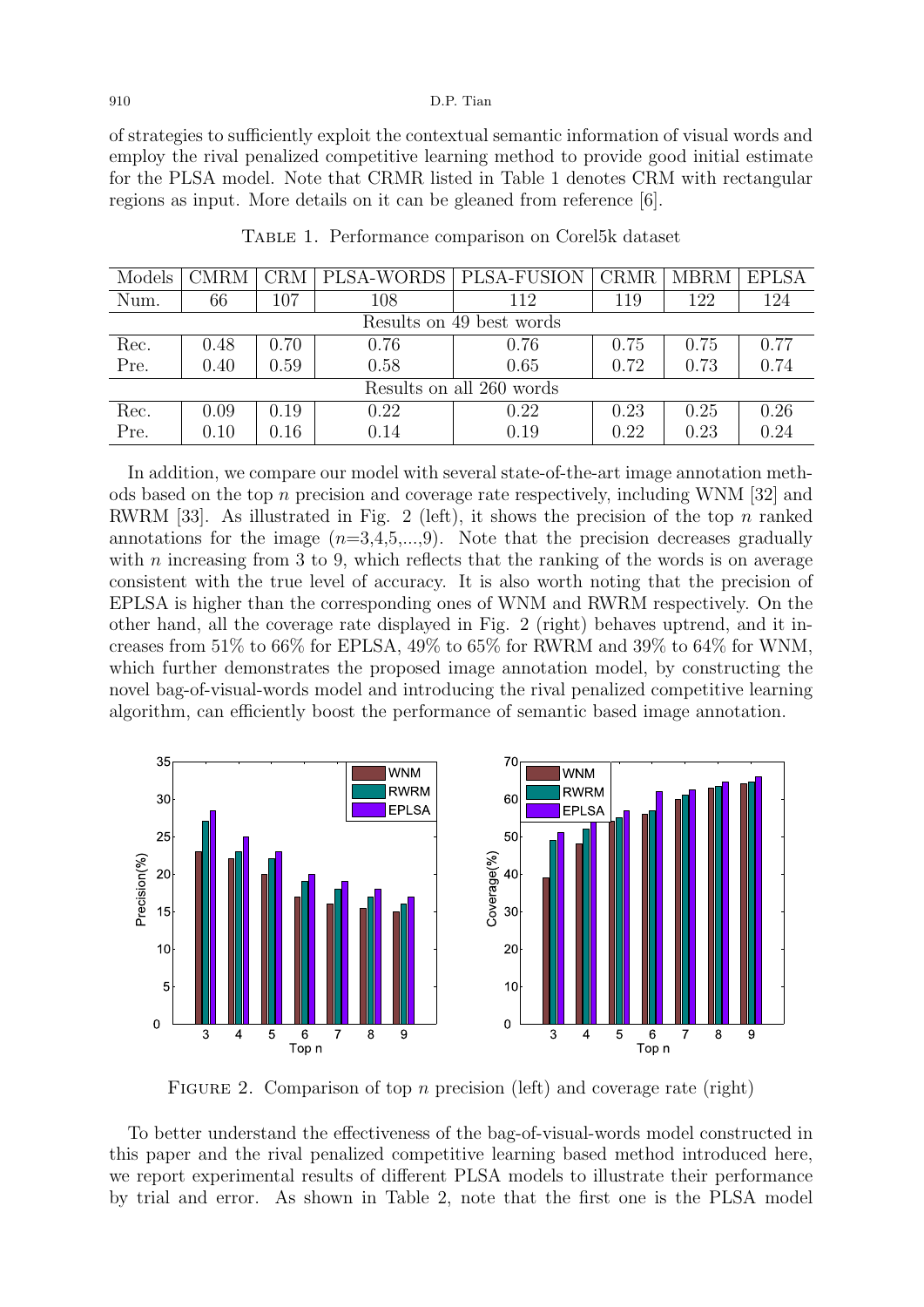third one is just opposite to the second case, that is, PLSA without the proposed BoVW model but with rival penalized competitive learning based method (denoted as PLSA-RPCL). Similarly, the most often used metrics including the number of words with nonzero recall, precision and recall of every word in the test set are calculated to summarize their performance on the set of 260 words. From Table 2, it is clearly observed that the EPLSA model proposed in this paper can get the best annotation performance. In addition, it should be noted that the performance of PLSA-BoVW is slightly better than that of PLSA-RPCL. Of course, all of these models are markedly superior to the basic PLSA. In sum, we can see that the bag-of-visual-words model and the rival penalized competitive learning based method, to some extent, play a complementary role to each other and the combination makes them benefit from each other in the process of automatic image annotation.

Table 2. Performance comparison of PLSA, PLSA-RPCL, PLSA-BoVW and EPLSA on Corel5k dataset

| Models                        | PLSA |      | PLSA-RPCL   PLSA-BoVW   EPLSA |      |
|-------------------------------|------|------|-------------------------------|------|
| $#words$ with non-zero recall | 103  | 116  | 119                           | 124  |
| Mean per-word recall          | 0.18 | 0.21 | 0.20                          | 0.26 |
| Mean per-word precision       | 0.11 | 0.13 | 0.15                          | 0.24 |

To further appreciate the effectiveness of EPLSA for automatic image annotation, Fig. 3 illustrates the performance comparison of precision and recall for PLSA, PLSA-BoVW, PLSA-RPCL and EPLSA models on Corel5k dataset, respectively. Obviously the performance of EPLSA significantly outperforms those of the traditional PLSA, PLSA-BoVW and PLSA-RPCL models. The improvement is largely attributed to that EPLSA adopts the improved bag-of-visual-words model to integrate the contextual semantic information among visual words and the rival penalized competitive learning based method to provide a good initial estimate.

To further illustrate the effect of EPLSA model for automatic image annotation, Fig. 4 shows some examples of annotation (only six cases are listed here due to the limited space) produced by PLSA-WORDS and EPLSA model, respectively. It can be clearly observed that our model can generate more accurate annotation results compared with the original annotations as well as the ones provided in literature [8]. Taking the first image in the first row for example, there exist four tags in the original annotation list. However, after annotation by the EPLSA model, its annotation is enriched by the other keyword "wave", which is very appropriate and reasonable to describe the visual content of the image. On the other side, it is important to note that the annotation ranking of the keywords compared to those generated by PLSA-WORDS is more reasonable, which plays an important role in semantic based image retrieval. This further demonstrates the effectiveness and efficiency of the proposed EPLSA model for the task of automatic image annotation.

5. **Conclusions and Future Work.** Automatic image annotation has attracted extensive researchers owing to its great potentials in image retrieval, whose goal is to find suitable annotation words to represent the visual content of an untagged or noisily tagged image. In this paper, we have presented an extended probabilistic latent semantic analysis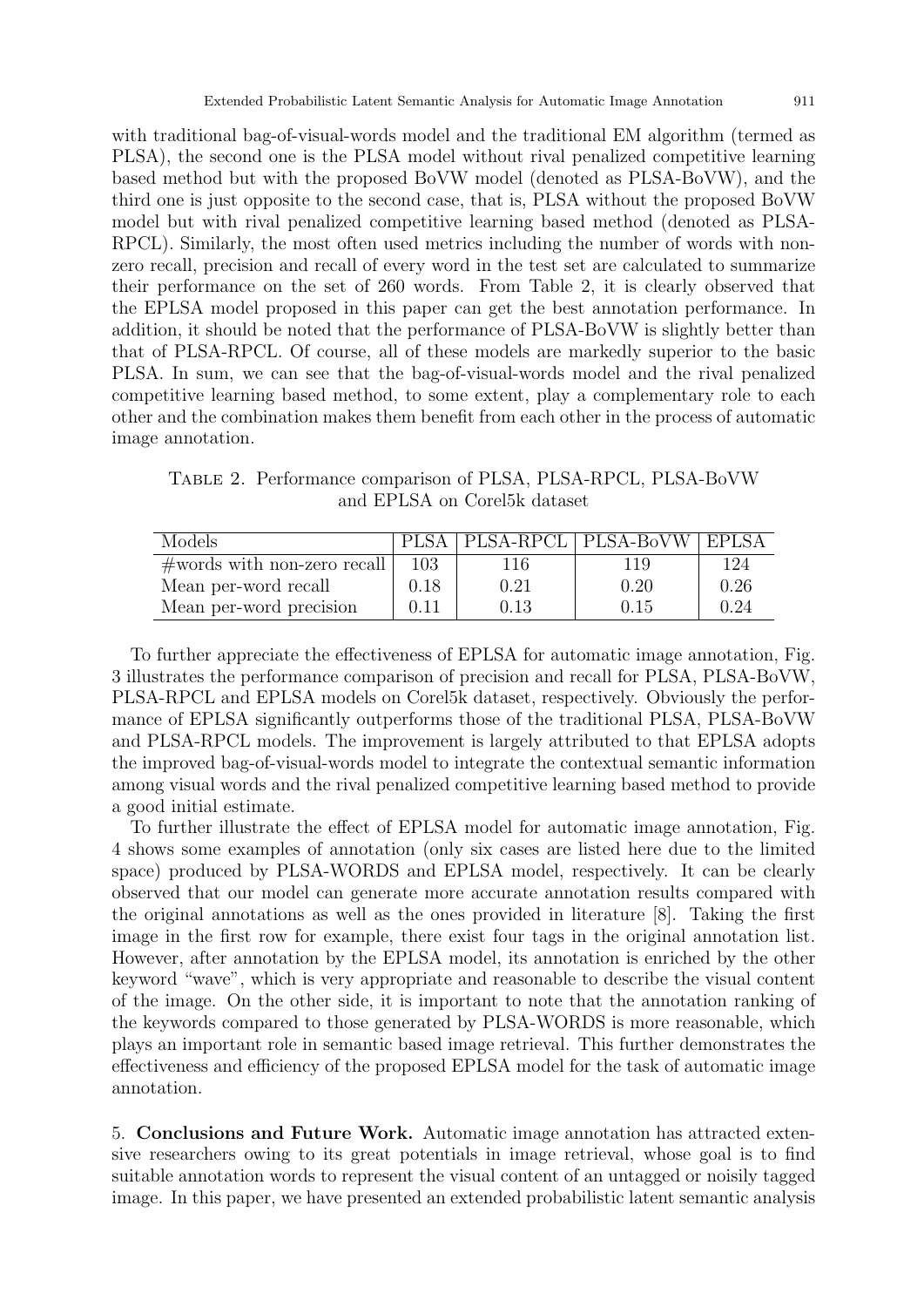

Figure 3. Comparison of precision and recall for PLSA, PLSA-RPCL, PLSA-BoVW and EPLSA on Corel5k dataset

| Images                                                                      |                       |                                   |                                    |  |
|-----------------------------------------------------------------------------|-----------------------|-----------------------------------|------------------------------------|--|
| Ground Truth                                                                | beach, people, water, | mountain, water,                  | water, boats, village,             |  |
| Annotation                                                                  | sky                   | sky, clouds                       | harbor                             |  |
| PLSA-WORDS                                                                  | sky, beach, snow,     | mountain, clouds,                 | water, beach, boats,               |  |
| Annotation                                                                  | sand, mountain        | boat, coast, hut                  | harbor, skyline                    |  |
| <b>EPLSA</b>                                                                | sky, beach, water,    | mountain, sky,                    | boats, harbor, water,              |  |
| Annotation                                                                  | wave, people          | water, clouds, boat               | sky, beach                         |  |
| Images                                                                      |                       |                                   |                                    |  |
| Ground Truth                                                                | waved, albatross,     | polar, bear, snow,                | zebra, grass, planes,              |  |
| Annotation                                                                  | flight, sky           | tundra                            | profile                            |  |
| PLSA-WORDS<br>city, flight, ceremony<br>, pond, wallow-tailed<br>Annotation |                       | polar, bear, tundra,<br>snow, ice | grass, zebra, planes,<br>herd, cat |  |
| <b>EPLSA</b>                                                                | bird, flight, sky,    | bear, polar, snow,                | zebra, grass, planes,              |  |
| Annotation                                                                  | waved, albatross      | tundra, ice                       | herd, trees                        |  |

Figure 4. Annotation comparison with PLSA-WORDS and EPLSA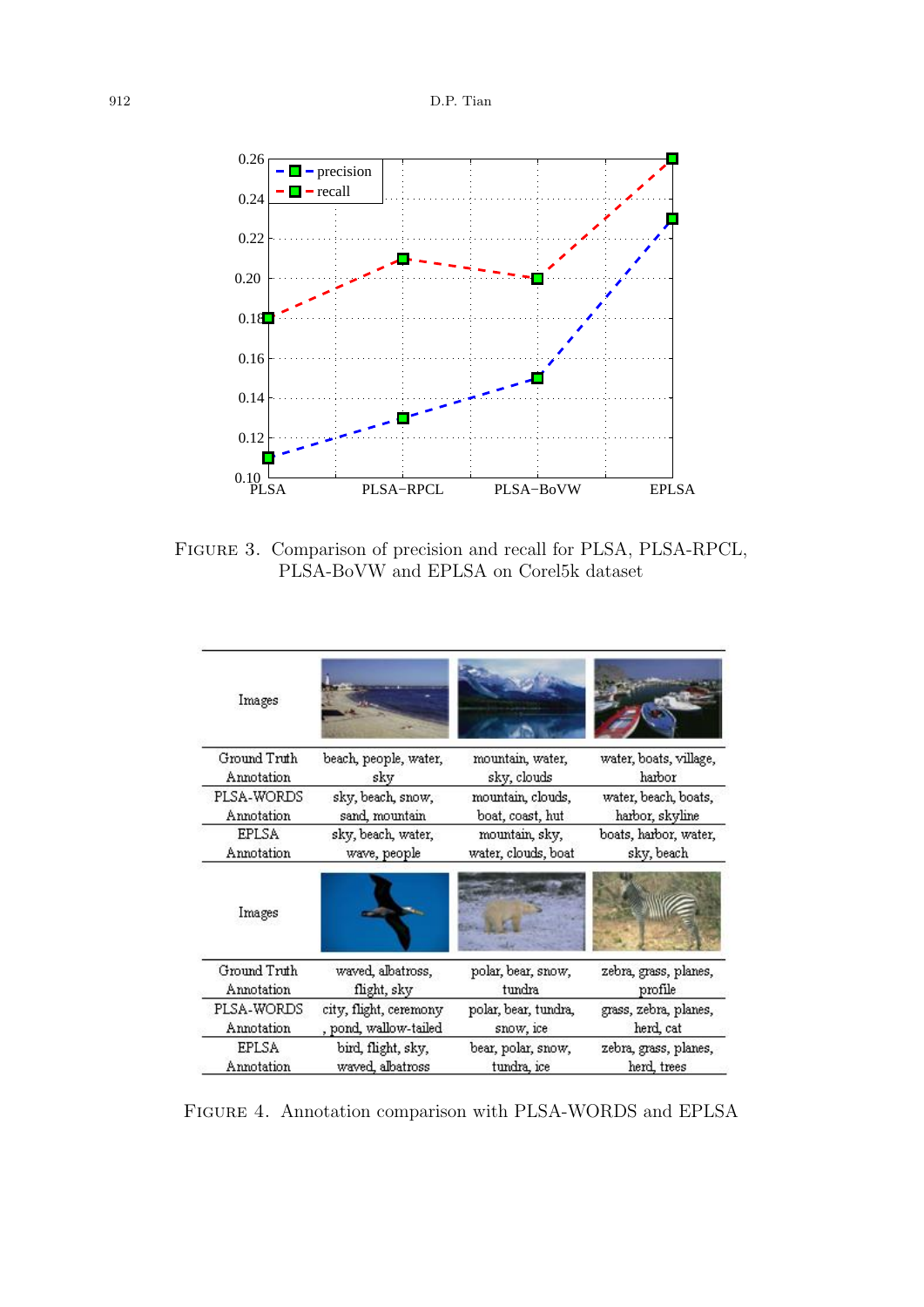model for the task of automatic image annotation. Our main contributions are twofold. First, the traditional bag-of-visual-words model is improved by integrating the contextual semantic information among visual words based on the PLSA. At the same time, the approximation strategy of pseudo-likelihood in Markov random field is introduced to combine the feature appearance similarity in feature domain and the contextual semantic information in spatial domain. Second, since the traditional EM used to train the PLSA model is sensitive to its initialization, a rival penalized competitive learning based method is employed to overcome this deficiency and to provide a good initial estimate of the model. Extensive experiments on Corel5k dataset show that the proposed method is significantly more effective than several state-of-the-art methods regarding their effectiveness and efficiency in the task of automatic image annotation.

As for future work, we plan to introduce semi-supervised learning into our approach to leverage the labeled and unlabeled data simultaneously. In the meanwhile, we will work on web image annotation by refining more relevant semantic information from web pages and building more suitable connection between image content features and available semantic information. In addition, due to the latent topics discovered by PLSA model are just based on the regions from images while image segmentation is still an open issue. It is worth noting that inaccurate image segmentation undoubtedly makes the regionbased feature representation imprecise and therefore undermine the performance of the PLSA-based approaches. So to explore efficient image segmentation methods is helpful to boost the annotation performance. Furthermore, image segmentation itself is a worthy research direction. Last but not the least, due to the lack of commonly acceptable image databases for PLSA related methods evaluation, which results in the phenomenon that different PLSA approaches make use of different image datasets for their performance evaluation and thus it is difficult to make a fair comparison with each other. So some standard image datasets are expected to be created for researches in the future.

Acknowledgment. The author would like to sincerely thank the anonymous reviewers for their valuable comments and insightful suggestions that have helped to improve the paper. Also, the author thanks Professor Zhongzhi Shi and Hong Hu for stimulating discussions and helpful hints. This work is supported by the National Program on Key Basic Research Project (No.2013CB329502), the National Natural Science Foundation of China (No.61202212), the Special Research Project of the Educational Department of Shaanxi Province of China (No.15JK1038) and the Key Research Project of Baoji University of Arts and Sciences (No.ZK16047).

## **REFERENCES**

- [1] C. Yang, M. Dong and J. Hua, Region-based image annotation using asymmetrical support vector machine-based multiple-instance learning, *Proc. of the Int'l Conf. on Computer Vision and Pattern Recognition (CVPR'06)*, pp. 2057–2063, 2006.
- [2] G. Carneiro, A. Chan, P. Moreno, et al., Supervised learning of semantic classes for image annotation and retrieval, *IEEE Transactions on Pattern Analysis and Machine Intelligence*, vol. 29, no. 3, pp. 394–410, 2007.
- [3] P. Duygulu, K. Barnard, N. de Freitas, et al., Object recognition as machine translation: learning a lexicon for a fixed image vocabulary, *Proc. of the European Conf. on Computer Vision (ECCV'02)*, pp. 97–112, 2002.
- [4] L. Jeon, V. Lavrenko and R. Manmantha, Automatic image annotation and retrieval using crossmedia relevance model, *Proc. of the 26th Int'l Conf. on Research and Development in Information Retrieval (SIGIR'03)*, pp. 119–126, 2003.
- [5] V. Lavrenko, R. Manmatha and J. Jeon, A model for learning the semantics of pictures, *Advances in Neural Information Processing Systems 16 (NIPS'03)*, pp. 553–560, 2003.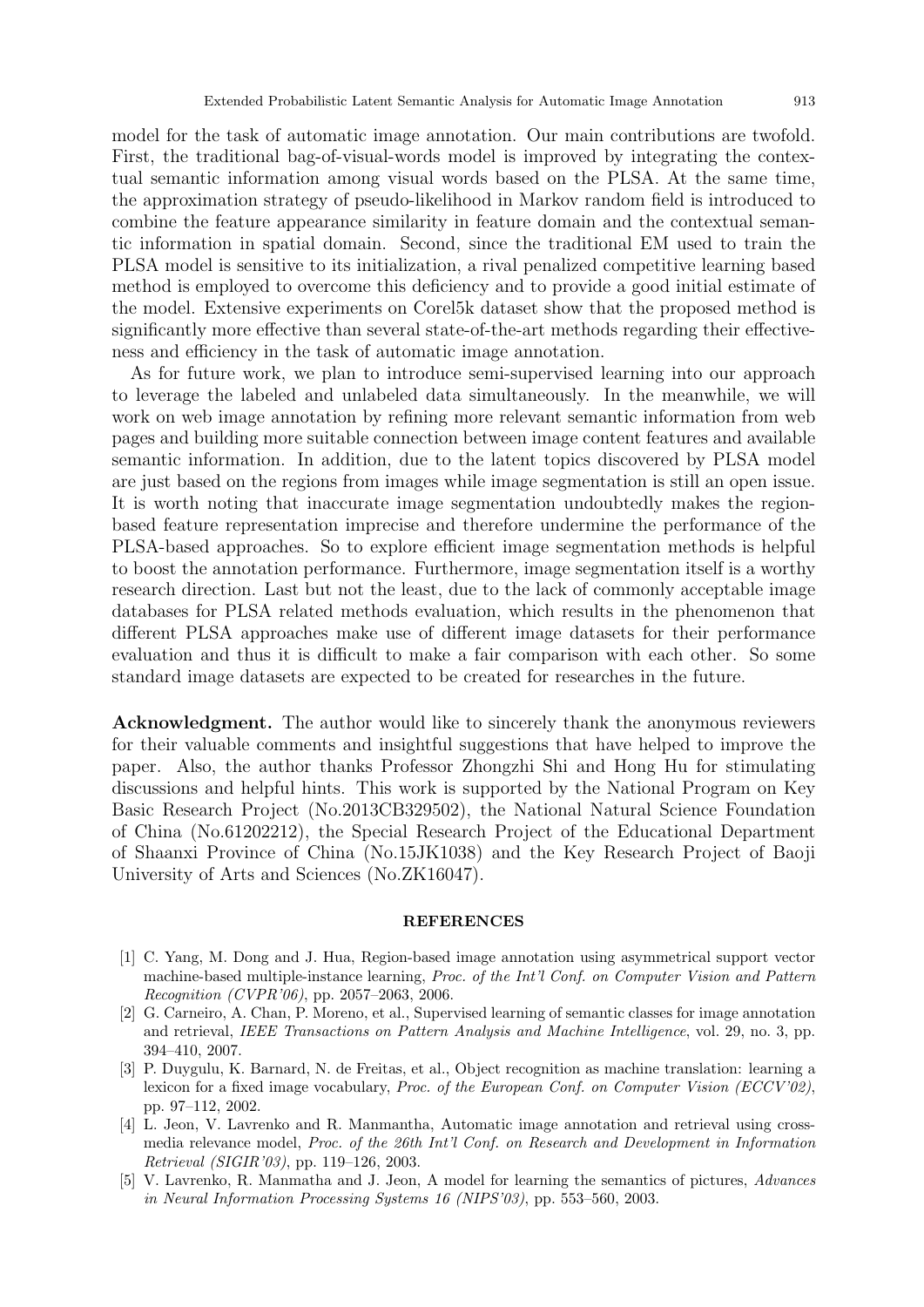- [6] S. Feng, R. Manmatha and V. Lavrenko, Multiple Bernoulli relevance models for image and video annotation, *Proc. of the Int'l Conf. on Computer Vision and Pattern Recognition (CVPR'04)*, pp. 1002–1009, 2004.
- [7] J. Liu, B. Wang, M. Li, et al., Dual cross-media relevance model for image annotation, *Proc. of the 15th Int'l Conf. on Multimedia (MM'07)*, pp. 605–614, 2007.
- [8] F. Monay and D. Gatica-Perez, Modeling semantic aspects for cross-media image indexing, *IEEE Transactions on Pattern Analysis and Machine Intelligence*, vol. 29, no. 10, pp. 1802–1817, 2007.
- [9] D. Tian, X. Zhao and Z. Shi, An efficient refining image annotation technique by combining probabilistic latent semantic analysis and random walk model, *Intelligent Automation & Soft Computing*, vol. 20, no. 3, pp. 335–345, 2014.
- [10] N. Rasiwasia and N. Vasconcelos, Latent Dirichlet allocation models for image classification, *IEEE Transactions on Pattern Analysis and Machine Intelligence*, vol. 35, no. 11, pp. 2665–2679, 2013.
- [11] Z. Qian, P. Zhong and R. Wang, Class-specific Gaussian-multinomial latent Dirichlet allocation for image annotation, *EURASIP Journal on Advances in Signal Processing*, vol. 40, no. 1, pp. 1–13, 2015.
- [12] D. Blei and J. Lafferty, Correlated topic models, *Annals of Applied Statistics*, vol. 1, no. 1, pp. 17–35, 2007.
- [13] R. Zhang, L. Guan, L. Zhang, et al., Multi-feature PLSA for combining visual features in image annotation, *Proc. of the 19th Int'l Conf. on Multimedia (MM'11)*, pp. 1513–1516, 2011.
- [14] Q. Guo, N. Li, Y. Yang, et al., Integrating image segmentation and annotation using supervised PLSA, *Proc. of the 20th Int'l Conf. on Image Processing (ICIP'13)*, pp. 3800–3804, 2013.
- [15] I. Sayad, J. Martinet, T. Urruty, et al., Toward a higher-level visual representation for content-based image retrieval, *Multimedia Tools and Applications*, vol. 60, no. 2, pp. 455–482, 2012.
- [16] S. Nikolopoulos, S. Zafeiriou, I. Patras, et al., High order PLSA for indexing tagged images, *Signal Processing*, vol. 93, no. 8, pp. 2212–2228, 2013.
- [17] Z. Lu, Y. Peng and H. Horace, Image categorization via robust PLSA, *Pattern Recognition Letters*, vol. 31, no. 1, pp. 36–43, 2010.
- [18] B. Jin, W. Hu and H. Wang, Image classification based on PLSA fusing spatial relationships between topics, *IEEE Signal Processing Letters*, vol. 19, no. 3, pp. 151–154, 2012.
- [19] Y. Jiang, J. Liu, Z. Li, et al., Co-regularized PLSA for multi-view clustering, *Proc. of the 11th Asian Conf. on Computer Vision (ACCV'12)*, pp. 202–213, 2012.
- [20] A. Farahat and F. Chen, Improving probabilistic latent semantic analysis with principal component analysis, *Proc. of the 11th Conf. of European Chapter of the Association for Computational Linguistics (EACL'06)*, pp. 105–112, 2006.
- [21] E. Rodner and J. Denzler, Randomized probabilistic latent semantic analysis for scene recognition, *Proc. of the 14th Iberoamerican Conf. on Pattern Recognition: Progress in Pattern Recognition, Image Analysis, Computer Vision, and Applications (CIARP'09)*, pp. 945–953, 2009.
- [22] H. Wu, Y. Liu and M. Ye, Applying PLSA to region-based image categorization with soft vector quantization, *Proc. of the 1st Int'l Conf. on Internet Multimedia Computing and Service (ICIMCS'09)*, pp. 102–106, 2009.
- [23] Z. Wang, H. Yi, J. Wang, et al., Hierarchical Gaussian mixture model for image annotation via PLSA, *Proc. of the 5th Int'l Conf. on Image and Graphics (ICIG'09)*, pp. 384–389, 2009.
- [24] S. Romberg, R. Lienhart and E. Horster, Multimodal image retrieval: fusing modalities with multilayer multimodal PLSA, *International Journal of Multimedia Information Retrieval*, vol. 1, no. 1, pp. 31–44, 2012.
- [25] P. Li, J. Cheng, Z. Li, et al., Correlated PLSA for image clustering, *Proc. of the 17th Int'l Conf. on Multimedia Modeling (MMM'11)*, pp. 307–316, 2011.
- [26] L. Zhuang, K. Tang, N Yu, et al., Unsupervised object learning with am-PLSA, *Proc. of the WRI World Congress on Computer Science and Information Engineering (CSIE'09)*, pp. 701–704, 2009.
- [27] S. Huang and L. Jin, A PLSA-based semantic bag generator with application to natural scene classification under multi-instance multi-label learning framework, *Proc. of the 5th Int'l Conf. on Image and Graphics (ICIG'09)*, pp. 331–335, 2009.
- [28] E. Ergul and N. Arica, Scene classification using spatial pyramid of latent topics, *Proc. of the 20th Int'l Conf. on Pattern Recognition (ICPR'10)*, pp. 3603–3606, 2010.
- [29] Y. Zheng, T. Takiguchi and Y. Ariki, Image annotation with concept level feature using PLSA + CCA, *Proc. of the 17th Int'l Conf. on Multimedia Modeling (MMM'11)*, pp. 454–464, 2011.